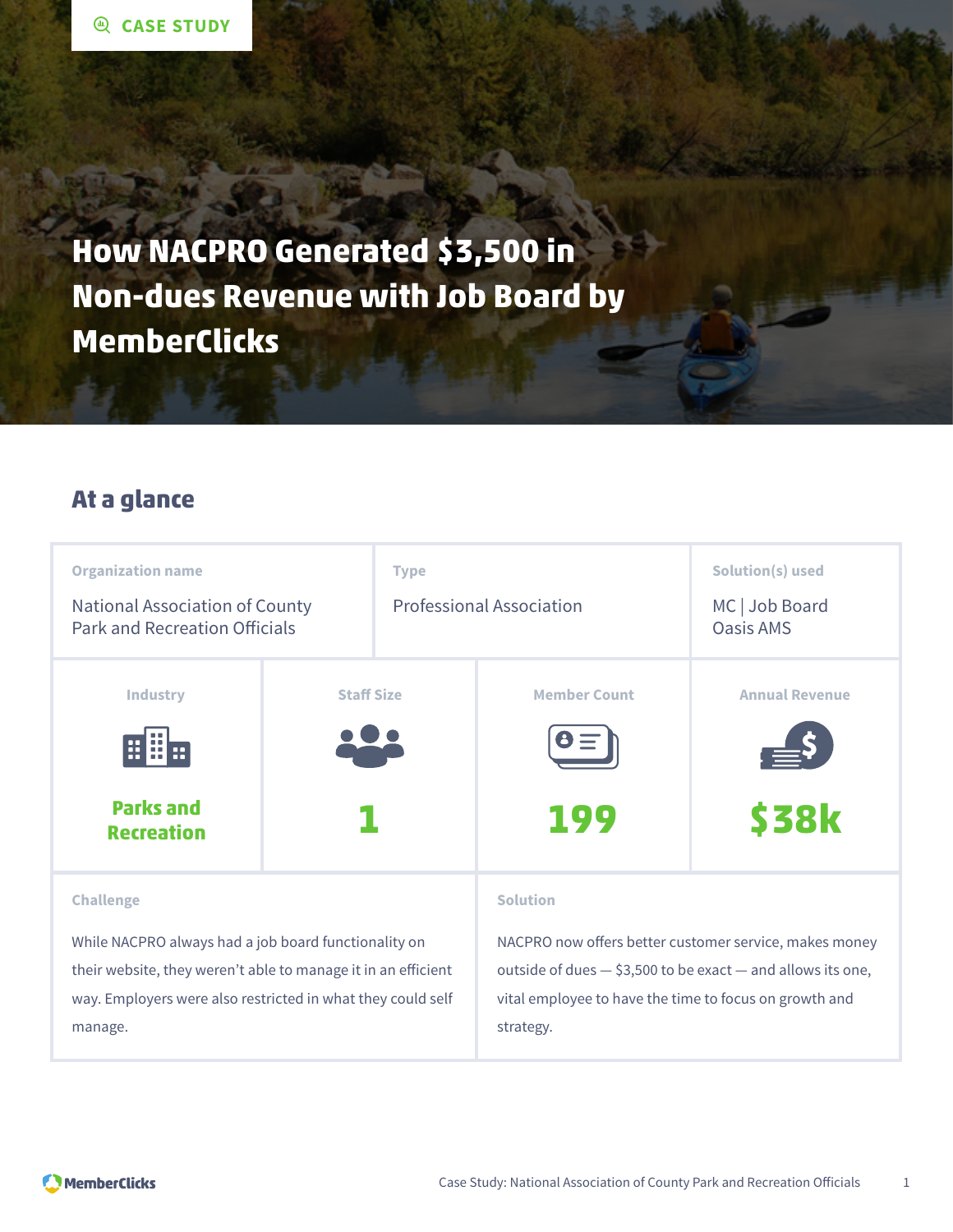

**Staff at the National Association of County Park and Recreation Officials (NACPRO) value efficiency just like all of us; consolidating and simplifying when possible. So when Executive Director Brenda Adams-Weyant was leading her organization through the MemberClicks onboarding process to get their association management system (AMS) set up, and found out that MemberClicks also offers a job board solution, she jumped at the chance to replace a previously manual administrative process.**

"We've always had a job function on our website," said Adams-Weyant. "I had an online form that I would collect the information on and then would post it to the website. So basically I had a regular, blank page on our website that I would post the jobs on and update them as needed, remove them as needed. So, you know, it was not all that sophisticated, but it did the job."

#### **Beyond Just Doing the Job**

Getting the job done was okay, but by adopting MC | Job Board, NACPRO was able to experience and offer a more streamlined system to manage a high functioning job board. Given that NACPRO aims to advance the policies that promote county and regional park and recreation issues while providing membership with opportunities to network, exchange ideas and enhance professional development, an easy-to-use job board was certainly a key to realizing that mission.

For employers wanting to pay for postings online, they now enjoy a measure of self-service that NACPRO was not able to offer previously. Plus, the overall automation of tasks is something Adams-Weyant — who is a part-time

# **"**

**For employers wanting to pay for postings online, they now enjoy a measure of selfservice that NACPRO was not able to offer previously.**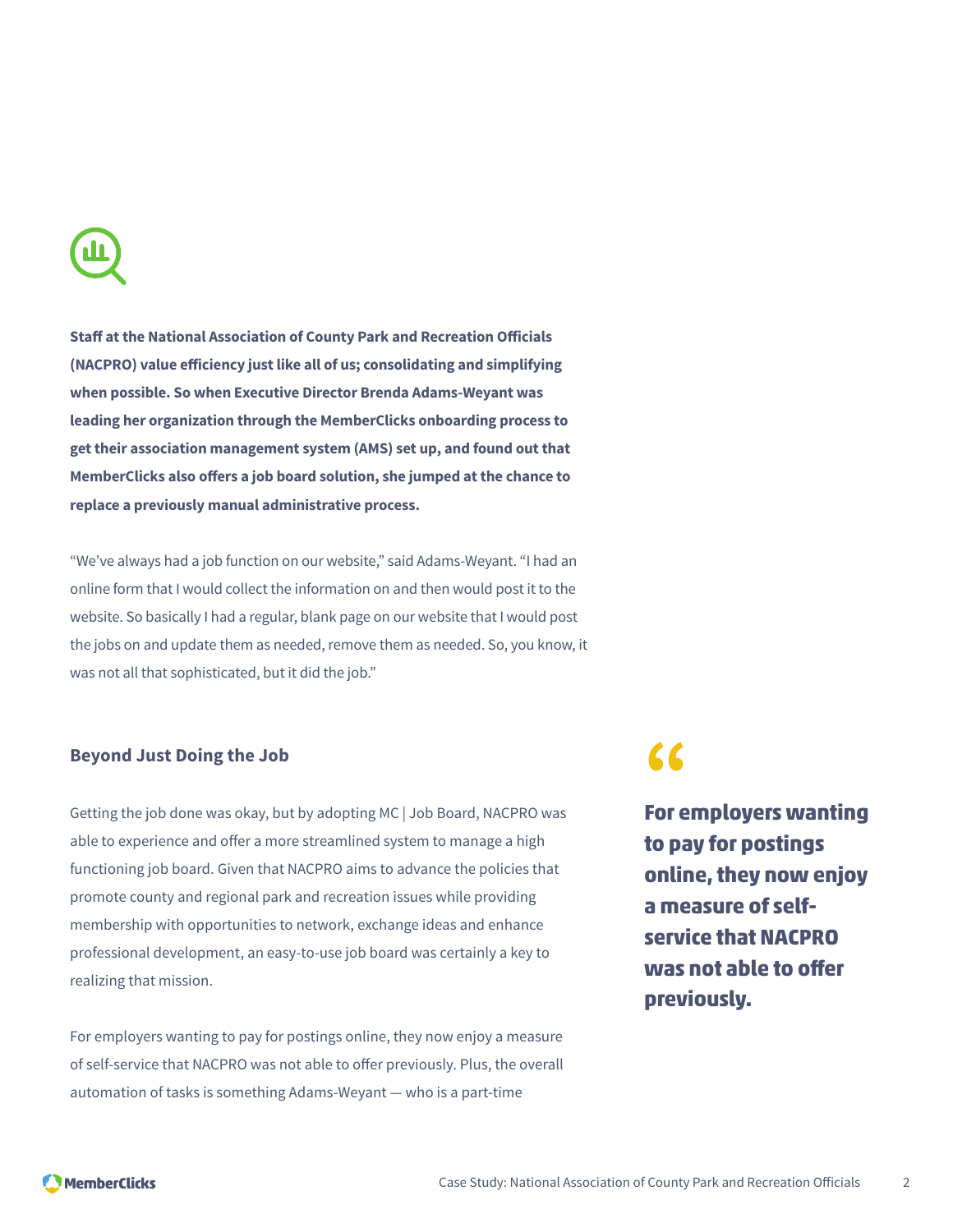employee — states is a huge influence on how she's able to work toward her association's goals.

"The automation has certainly saved me time," she said. "A big reason for my wanting to leave my old membership software was that it was too time consuming. I'd gotten to the point where I was really tired of the numerous work-arounds inherent in the outdated system. I wanted to be able to do things more efficiently so I'd have more time for other work. And the MemberClicks platform does that."

Aside from saving time and offering better payment options, Adams-Weyant said her favorite thing about the Job Board is how simple it is for her to create a job post that presents nicely to her audience, inspiring confidence in the process on the employers' part, and ease of use for the job seeker.

"I like how once you put your information into the job post form, it displays it in a nice, neat fashion on the job page," she said. "It's easy to understand, uncluttered, and makes it easy for the end user to be able to find what they're looking for."

One additional problem MC | Job Board solved for NACPRO was the ability for employers to pay by check without delaying their job posting. Through the disbursement of a discount code for posters, Adams-Weyant unlocks the ability for the poster to post their job immediately, and then she invoices them for the cost so they can return a check in the mail.

"My old website wasn't able to take checks online, and many of our members are from county governments and they still use checks a lot," she said. "I didn't accept payment on my previous form; I had radio buttons asking them if they wanted to pay by check, purchase order, or credit card and then I had to follow up with each to collect payment. This is a lot cleaner and it certainly requires less of my time to maintain now."

## **"**

**A big reason for my wanting to leave my old membership software was that it was too time consuming. I'd gotten to the point where I was really tired of the numerous workarounds inherent in the outdated system.**

# **"**

**I like how once you put your information into the job post form, it displays it in a nice, neat fashion on the job page. It's easy to understand, uncluttered, and makes it easy for the end user to be able to find what they're looking for.**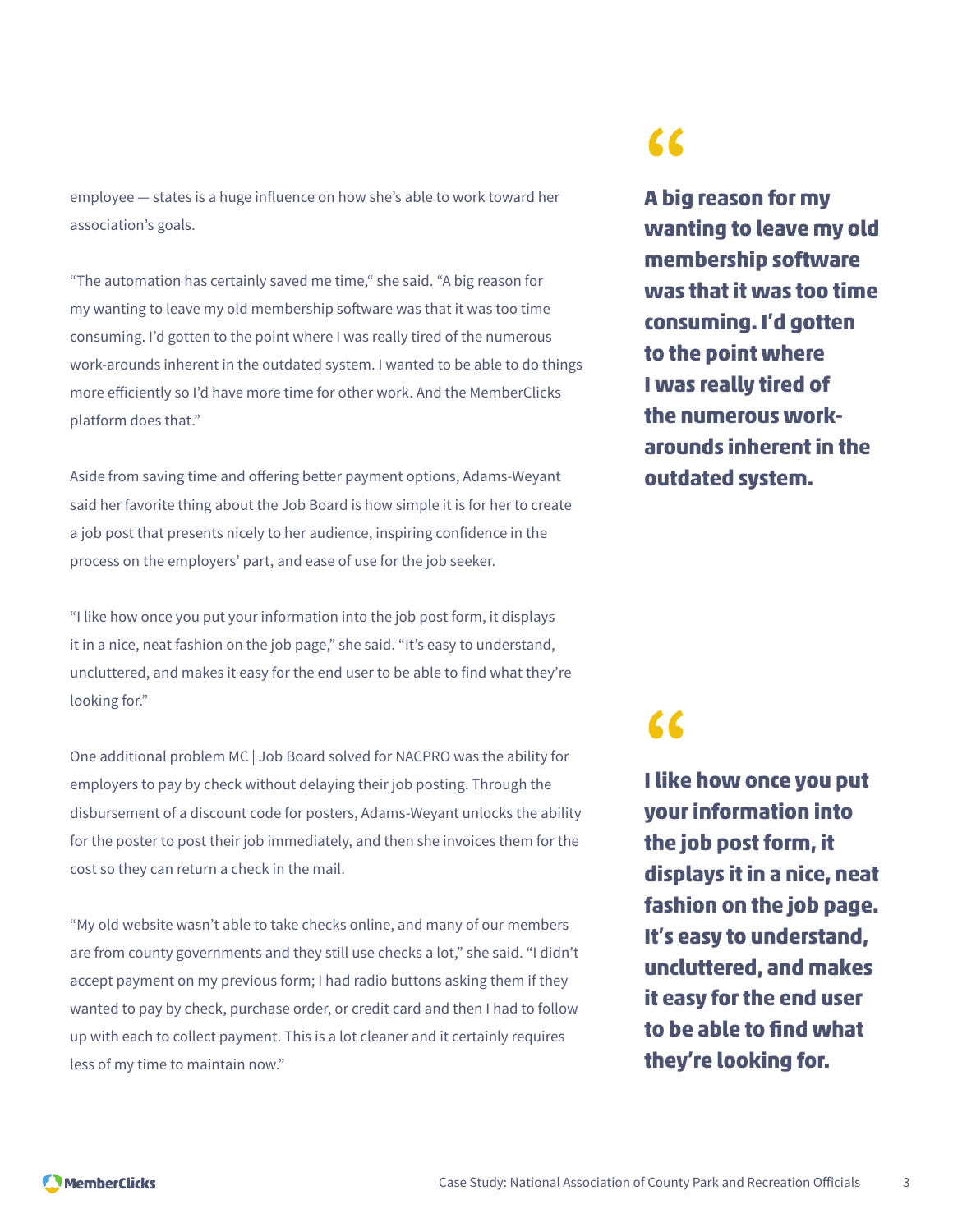#### **Boosting Customer Service**

Over the years, even before NACPRO implemented MC | Job Board, Adams-Weyant has found that customer service is the key to seeing steady growth in job postings year-over-year. With the MemberClicks Oasis AMS in place and integrated with their current Job Board, the ability to be more targeted when marketing open jobs has been a key feature for the organization.

In order to ensure that job posters were getting the most bang for their buck AND that job seekers within NACPRO's membership are aware of what jobs are available, Adams-Weyant went beyond simply having jobs on their website and created a job postings group in their AMS, which she uses to send members communications highlighting open jobs.

"With MemberClicks, I decided that rather than tell everyone that they're subscribed to the job board, that I would create a group and let people know that if they wanted to opt out, I would take them out of the group so they could stop receiving those emails," she said.

Fewer than six people, out of a total of over 1,200 individuals, have chosen to opt out of that weekly job digest email, which to Adams-Weyant is a welcomed indication of realized value.

"It's affirming that we're serving our members' needs," she said. "I know that emails are one of the more effective ways to reach members and prospective members. They may not have time to visit the website, so I make it convenient by delivering it right to their inbox."

#### **Making Money Despite Changing Climate**

In addition to increasing value and creating efficiency, NACPRO's Job Board is also generating an impressive amount of non-dues revenue. In the first

## **"**

**The ability to be more targeted when marketing open jobs has been a key feature for the organization.**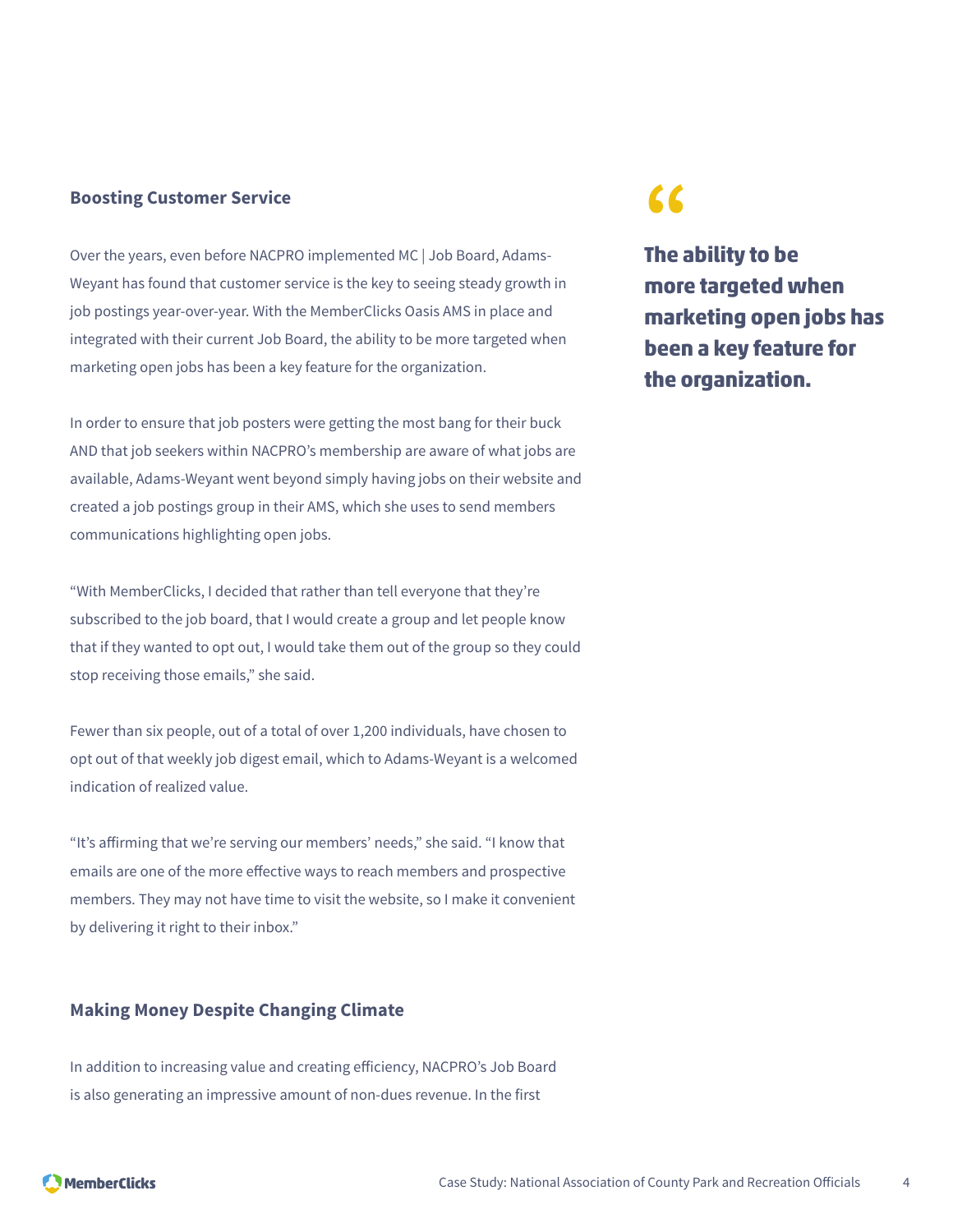three months after coming on board with MemberClicks, NACPRO streamlined processes via their AMS and chose to use the integrated job board, which yielded the association over \$1,500. Since the beginning of 2020, the Job Board has brought in an additional \$2,000. That's a \$3,500 boost to the association's bottom line through a product that is largely hands-off.

Of course, as we all know, 2020 has introduced some unexpected challenges. In light of COVID-19, NACPRO is seeing a slight dip in job postings; about 20% so far this year. Adams-Weyant isn't too worried about that metric, however.

"This trend may continue, but I don't think it will drop much farther because we do specialize in executive level jobs, and I would think that many county and regional park districts will fill their executive vacancies, even if their park districts are not operating at full capacity," she said.

While planned NACPRO events had to be cancelled or postponed, causing potential strain on revenue, Adams-Weyant gives credit to the revenue generated from MC | Job Board for keeping operations going at NACPRO.

"...Membership revenue is still strong and we do not anticipate any hardships due to the current situation in the United States," she said. "Membership (dues) and job posting revenue is more than enough to fund our operations. We have a staff of one and a relatively simple suite of member benefits, so we will weather this storm with little damage."

#### **Scalable Solutions for Sustained Success**

Overall, NACPRO is in a strong position to continue offering its valuable services and benefits to its members, and a steady flow of job postings is a big part of that — both from a value perspective, as well as from an operational perspective.

### **"**

**Membership (dues) and job posting revenue is more than enough to fund our operations. We have a staff of one and a relatively simple suite of member benefits, so we will weather this storm with little damage.**